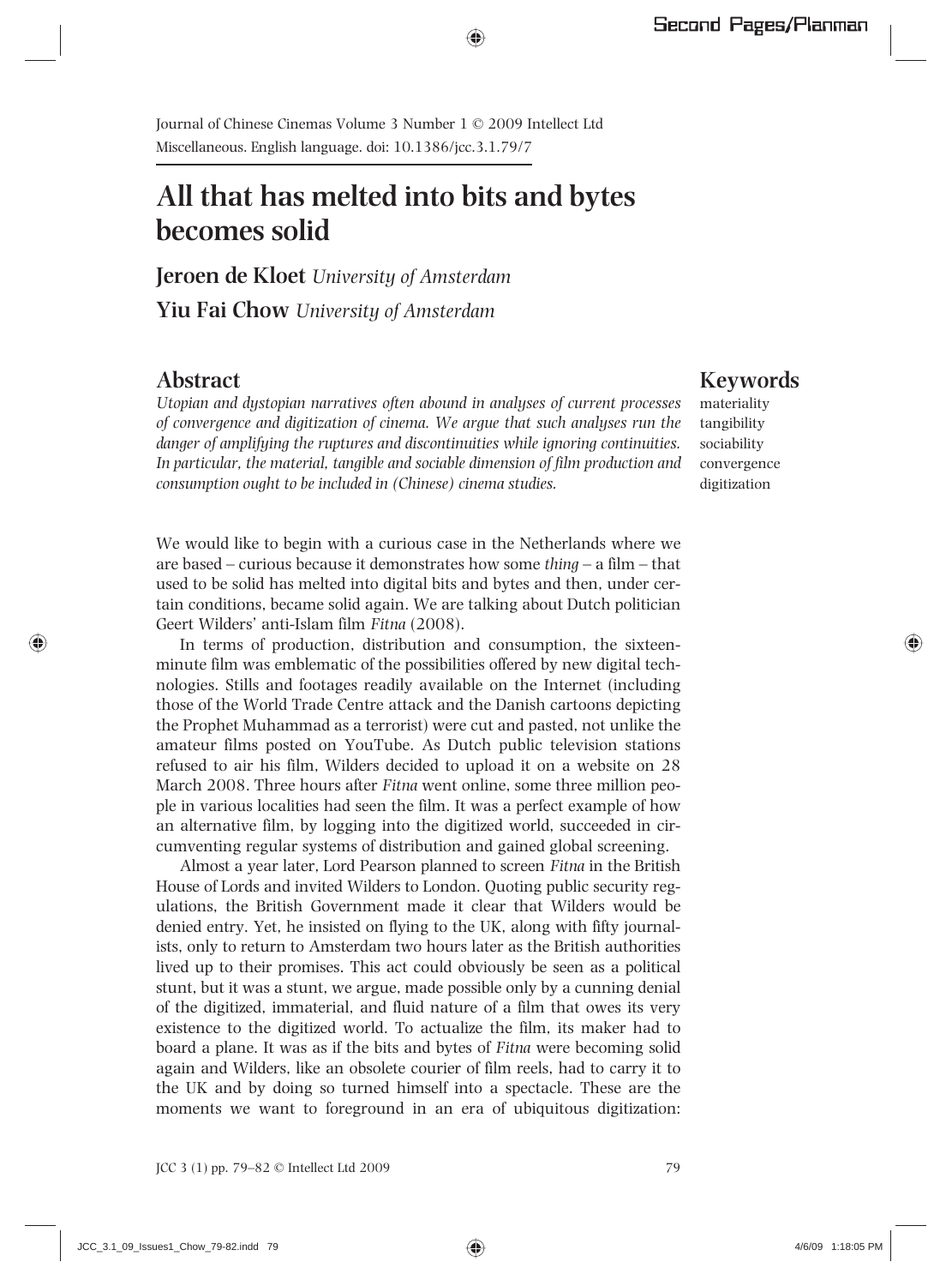moments when films and the people surrounding them are actualized. moments which are significant for films and film studies, not because of what is being digitized, but precisely because of what is not and can not be digitized. In other words, we should go beyond the audio-visuality of films, which is after all what digitization primarily captures, in order to also understand the materiality, tangibility and sociability films may entail.

♠

We are making our appeal especially at a time when narratives of digitization are persuasive and persistent. On the one hand, dystopian narratives proclaim the end of cinema as we know it, claiming that audiences now simply download films, use peer-to-peer (hereafter P2P) networks, and buy DVDs rather than go to the cinema. Indicative of this development is that in the US, 'less than 15 per cent of feature revenues now comes from theatrical box office income. [...] The electronically mediated home now functions as the most economically strategic site for both television reception and film consumption' (Caldwell 2008: 9; original emphasis). On the other hand, digitization is also closely related to convergence, which refers not only to the cooperation between media industries but also to the flow of content as well as audiences (Jenkins 2006: 2). For Jenkins, this implies both a threat to the industry and an empowering moment for the audiences. Due to the long tail effect, niche cultures like experimental cinema are believed to be overtaking the mainstream and causing a rupture in the way culture is being produced and consumed in our societies.

Similar utopian and dystopian narratives have accompanied the introduction of any new technology, such as telephone, television and video. The obsession with ruptures and discontinuities (perhaps spurred by a penchant for drama and moral panic) may blind us to processes and continuities. It is of course not our intention to deny that changes are taking place as a result of the development of digitization and convergence, but we do wish to draw attention to the continuous importance of materiality, tangibility and sociability that are sometimes overlooked in film studies. To put it more specifically, we would argue that studying the changing nature of moving image in MySpace or YouTube is as necessary as investigating the workings of film festivals. Because of film festivals, we become present: we become actual spectators whose bodies are linked through the consumption of films. As de Valck convincingly argues, festival space 'supports the visibility and prestige of festival films in ways that digital distribution cannot' (de Valck 2008: 22). Even online festivals need to create offline, real-time events to draw attention to their festival (de Valck  $2008:21$ .

In other words, it is the limitations of time and space that facilitate rather than contain the filmic experience, drawing people to special places and cities, at specific moments. Instead of downloading, buying DVDs and watching on home computers, audience choose to deny their digital existence and follow films not only by going to cinemas but also by attending festivals, even those in other cities, as if films were solid things that are accessible only if they are physically there. Films do become things, and '[w]hen media become things, we enter a world of operationality, a world not of interpretation but of navigation. We do not "read" them so much as "do" them... or do with them' (Lash and Lury 2007: 8). Through the

Jeroen de Kloet and Yiu Fai Chow

⊕

◈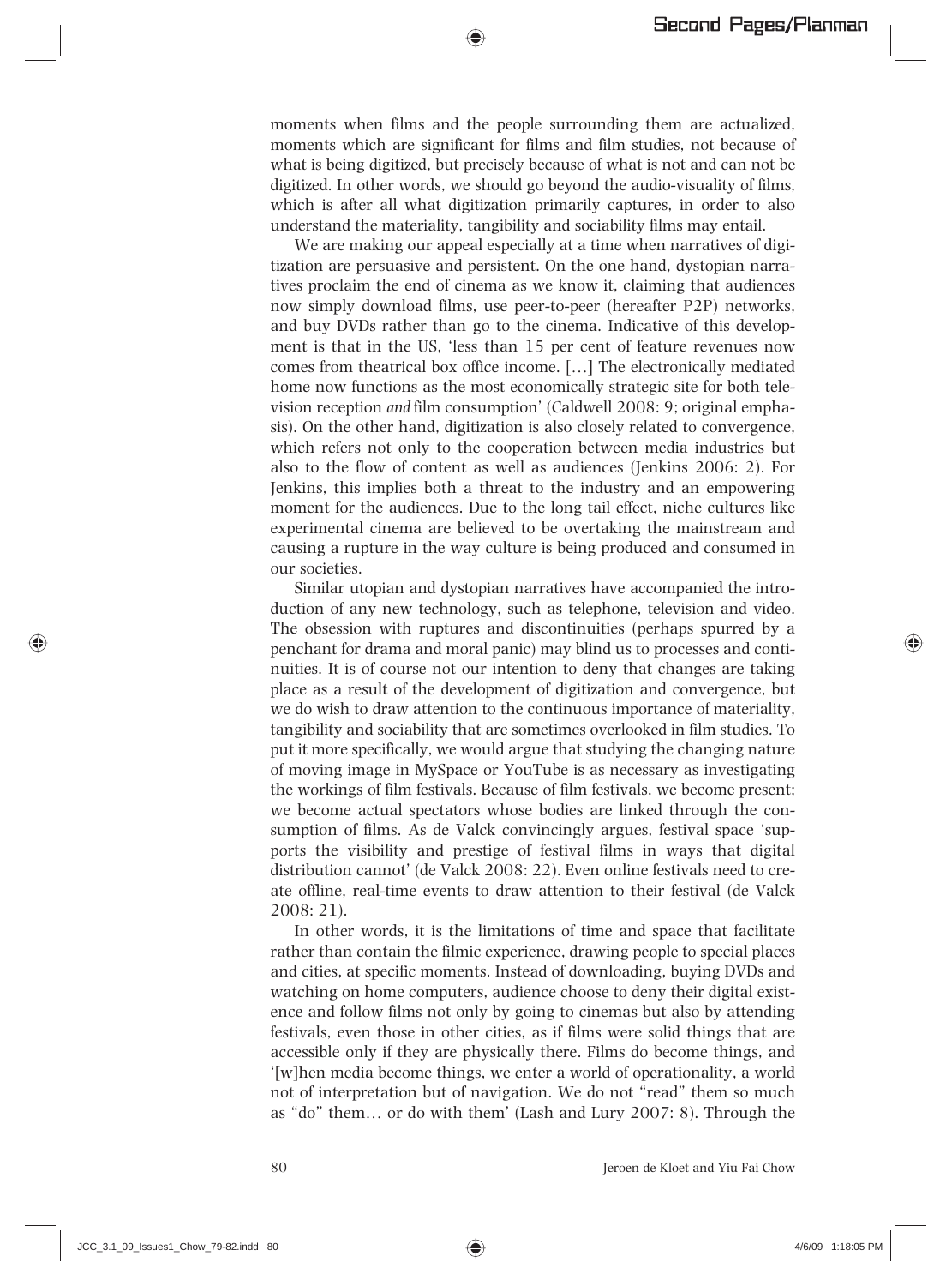process of festivals, audience or participants help to constitute the films, as well as materialize themselves into experiencing bodies and social beings. The immediacy of consumption during festivals remains of pivotal importance for the filmic experience. This experience is indeed slowly morphing into a multimedia happening, in which websites, blogs, extended DVD versions, as well as our mobile phones, are used to multiply and amplify the experience.

♠

The popularity of film festivals (as well as, for instance, gigantic IMAX theatres) also underscores the continual importance of actual places where films are screened during actual time slots. The ritualized materiality of festivals – epitomized by its yearly return – feeds its participants with a sense of anticipation, control, and perhaps even ontological security. The noise, the crowd, the hustle and bustle from film to film, the planning in advance – with or without friends – the occasional recognition of fellow festival goers of last years, in short, the tangibility, materiality and sociability of things all point to the danger of thinking about film in a digitized age purely in the terms of change and rupture.

To conclude, we want to link our general appeal more explicitly to Chinese cinema, less because it entails local variants of utopian and dystopian narratives of digitalization, but more due to its local media ecology, where film import regulations (only twenty foreign films are officially allowed) work in tandem with censorship policies, rendering possibilities offered by digital technologies such as P2P networks all the more relevant. Understandably, legal and ethical issues concerning copyright are becoming increasingly important when downloading makes it so much easier for Chinese audiences to gain access to global cinema. Meanwhile, the rhetoric of copyright, implicated in the global culture industry, is being challenged by the Creative Commons movement. Possible alternative regimes of cultural licensing and distribution in connection to cinema production and consumption in China and East Asia obviously deserve further study. Also, the impact of digital technologies on film production, style, genre and consumption is informing a new set of questions: Is there further bifurcation in terms of genre caused by new technologies? How do special effects – often inspired by computer games – negotiate with aesthetics form? How do the possibilities of mobile viewing practices through devices like phones and iPods alter the cinematic experience? Does digitization result in more regional or global patterns of cooperation? Turning to convergence practices, research in Hollywood has shown how television and cinema production increasingly conflate, along with Internet services, rendering traditional distinctions between media increasingly obsolete (Caldwell 2008). It would be interesting, for instance, to scrutinize if and how other centres of production, such as Hong Kong, undergo similar changes. Given the political context of China, any research agenda of Chinese cinema studies in the digitized era can hardly refrain from engaging with online circulation of films that would never (have to) gain official sanction, and their impact on newer generations of Chinese film-makers and watchers.

But even in this context of change and possibility  $-$  and our list of research questions is anything but exhaustive – we would argue that it is nonetheless crucial to study how films materialize, become things, and how they enable spectators to become present, to actualize themselves,

⊕

All that has melted into bits and bytes becomes solid

⊕

◈